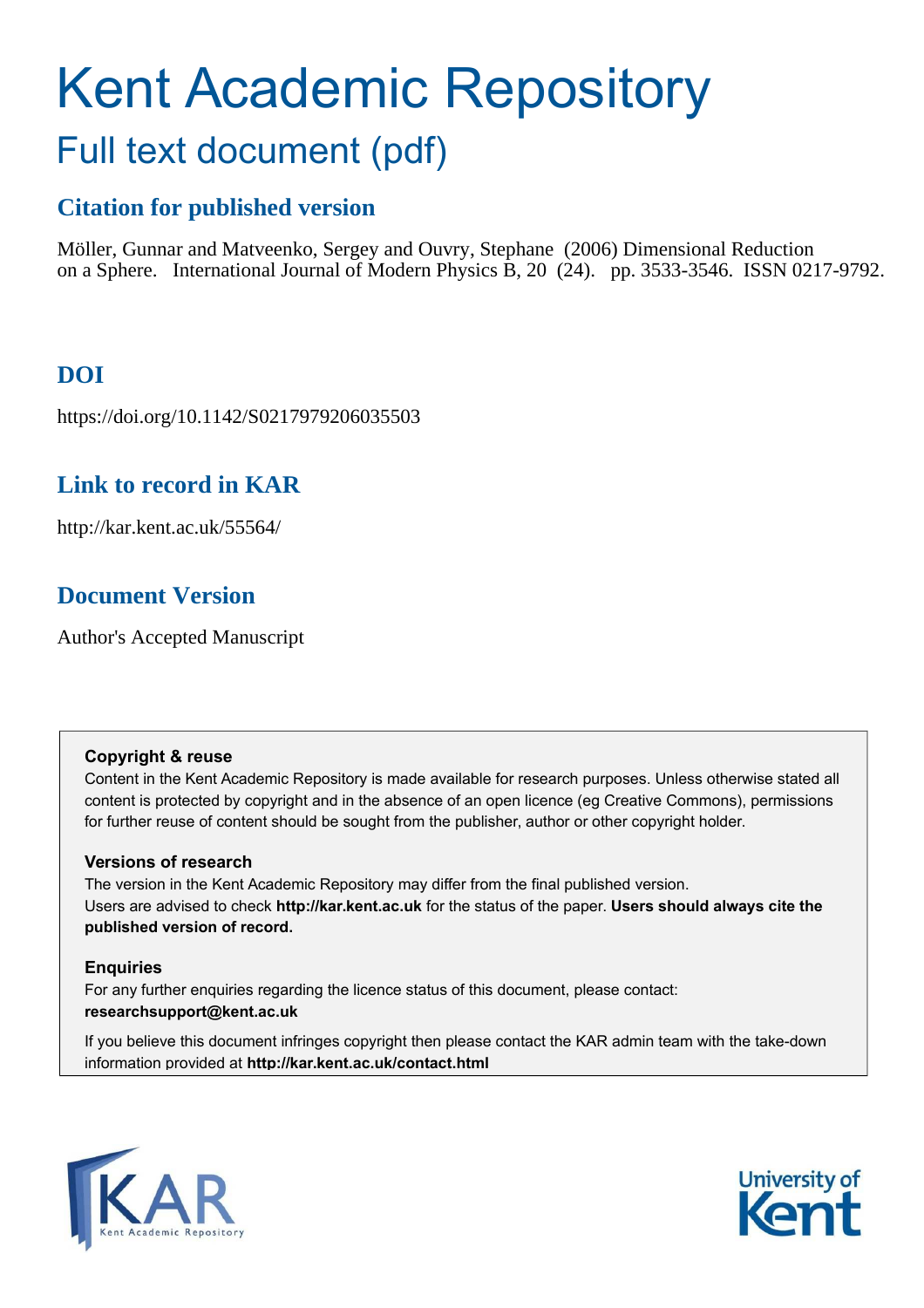#### Dimensional reduction on a sphere

Gunnar Möller<sup>a</sup>, Sergey Matveenko<sup>b</sup> and Stéphane Ouvry<sup>a</sup>

<sup>a</sup>Laboratoire de Physique Théorique et Modèles Statistiques, 91406 Orsay, France

 $^{b}$ Landau Institute for Theoretical Physics, Kosygina Str. 2, 119334, Moscow, Russia

(Dated: September  $21<sup>st</sup> 2005$ )

The question of the dimensional reduction of two-dimensional (2d) quantum models on a sphere to one-dimensional (1d) models on a circle is adressed. A possible application is to look at a relation between the 2d anyon model and the 1d Calogero-Sutherland model, which would allow for a better understanding of the connection between 2d anyon exchange statistics and Haldane exclusion statistics. The latter is realized microscopically in the 2d LLL anyon model and in the 1d Calogero model. In a harmonic well of strength  $\omega$  or on a circle of radius  $R$  – both parameters  $\omega$ and  $R$  have to be viewed as long distance regulators – the Calogero spectrum is discrete. It is well known that by confining the anyon model in a 2d harmonic well and projecting it on a particular basis of the harmonic well eigenstates, one obtains the Calogero-Moser model. It is then natural to consider the anyon model on a sphere of radius  $R$  and look for a possible dimensional reduction to the Calogero-Sutherland model on a circle of radius R. First, the free one-body case is considered, where a mapping from the 2d sphere to the 1d chiral circle is established by projection on a special class of spherical harmonics. Second, the N-body interacting anyon model is considered : it happens that the standard anyon model on the sphere is not adequate for dimensional reduction. One is thus lead to define a new spherical anyon-like model deduced from the Aharonov-Bohm problem on the sphere where each flux line pierces the sphere at one point and exits it at its antipode.

#### I. INTRODUCTION

There has been some interest in relating the two dimensional anyon model [1–4] to the one dimensional Calogero model [5–8]. These studies [9, 10] were motivated by the fact that both models describe particles with non standard statistics, which interpolate from Bose-Einstein statistics to Fermi-Dirac statistics. In the anyon case, exchange statistics is at work, based on the non trivial braiding properties of the N-body configuration space; in the Calogero case, Haldane-exclusion statistics is manifest [11], based on Hilbert space counting arguments. Although a priori different, a non ambiguous relation has been established [12–14] between the anyon model and the Calogero model using as long distance regularisation a confining harmonic well: by projecting the anyon model on a particular subspace of the 2d harmonic well Hilbert space, one obtains the 1d Calogero model in a harmonic well (Calogero-Moser model). This mapping relates Haldane-exclusion statistics to anyon-braiding statistics, as already foreseen in the LLL-anyon model [15, 16], where Haldane thermodynamics are realized microscopically. A more intuitive way to look at the harmonic projection is to notice that the 2d harmonic quantum numbers on which the projection is made would be those of the lowest Landau level if a magnetic field were present. In other words, a zero magnetic field limit has been taken, which indeed becomes meaningful via the harmonic well regularisation : it follows that the vanishing magnetic field limit of the LLL-anyon model is the Calogero model [12].

The present work discusses whether a similar correspondence can be established with a different regularisation scheme, for example by modifying the topology of the 2d plane to a sphere (see also a previous attempt to dimensionally reduce Laughlin wave functions on a cylinder [17]). One should obtain a compact anyon model with a discrete spectrum, which might be dimensionally reducible to the Calogero-Sutherland (C-S) model on the circle. Note that a direct relation between the Calogero-Moser and the C-S models has already been discussed in Ref. 18. The C-S model is a prime example of a solvable model with exclusion statistics, and therefore its relation to the anyon model seems natural. This motivates our respective analysis of the anyon model on a sphere of radius R, which, by projection on a special class of spherical harmonics, might yield the C-S model on a circle of the same radius.

As a first step, the free cases of a quantum mechanical particle on the circle and on the sphere are analyzed in section II. A dimensional reduction scheme from the sphere to a chiral circle is achieved, which mimicks the harmonic dimensional reduction scheme. As a second step, the question of defining the anyon model on a sphere is adressed. The anyon model on the sphere has been discussed by various authors [19–23], yet basic differences with regard to the C-S model immediately show up. In the latter model, the statistical parameter is a continuous coupling parameter, while in the spherical anyon model, only discrete N-dependent statistical parameters are allowed due to Dirac quantization of the total flux on the sphere. This restriction may also be regarded as a property of the braid group on the sphere, since a loop made by a particle encircling all others is contractible on the sphere and has trivial braiding properties. Another important difference lies in the scaling of the spectrum with the statistical parameter. In the anyon model, the integrable part of the spectrum scales linearly [21], whereas the spectrum of the C-S model is quadratic. One is thus lead to propose a new anyon-like model on the sphere in section III, whose properties will be discussed. Finally,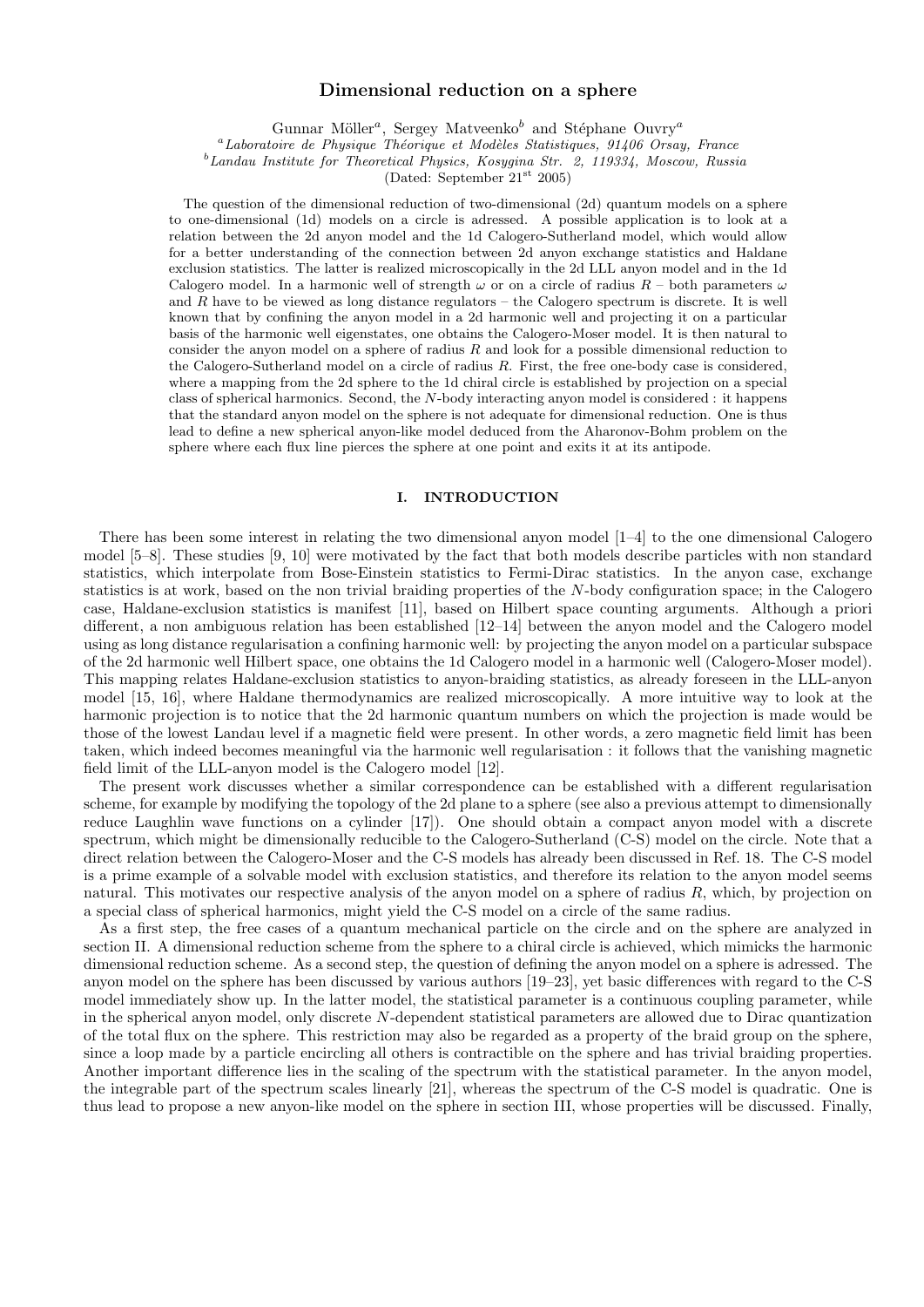section IV gives a summary of the results obtained so far.

#### II. NON INTERACTING CASES

#### A. A reminder: harmonic dimensional reduction

In the free case, it is known how to map a 2d particle in a harmonic well on a 1d particle in a harmonic well. One starts from the 2d Hamiltonian

$$
H = -2\frac{\partial}{\partial \bar{z}}\frac{\partial}{\partial z} + \frac{1}{2}\omega^2 z\bar{z}
$$
 (1)

with spectrum

$$
E_{nm} = \omega(2n + |m| + 1),\tag{2}
$$

where  $n \in \mathbb{N}$  is the radial quantum number and  $m \in \mathbb{Z}$  is the orbital quantum number. Specializing to the particular subset of quantum numbers, i.e., on each degenerate energy level one picks up the state of maximal angular momentum  $l \geq 0$  and radial quantum number  $n = 0$  (notice that these are the LLL quantum numbers if a magnetic field were present)

$$
\langle z, \bar{z} | 0, l \rangle = z^l e^{-\frac{1}{2}\omega z \bar{z}}, \quad l \ge 0
$$
\n
$$
(3)
$$

with spectrum

$$
E_l = \omega(l+1) \tag{4}
$$

and projecting the Hamiltonian on this subspace – i.e., assuming  $\Psi = f(z)e^{-\frac{1}{2}\omega z\bar{z}}$  – gives

$$
\omega \left( 1 + z \frac{\partial}{\partial z} \right) f(z) = E f(z). \tag{5}
$$

Note that one might have as well used the subspace  $n = 0$  and  $l \leq 0$ , that is the eigenfunction  $\bar{\Psi} = f(\bar{z})e^{-\frac{1}{2}\omega z\bar{z}}$  to obtain the eigenvalue equation

$$
\omega \left( 1 + \bar{z}\bar{\partial} \right) f(\bar{z}) = Ef(\bar{z}).\tag{6}
$$

In the thermodynamic limit  $\omega \to 0, l \to \infty$  with  $\omega l$  fixed, the physical picture is that of states with a probability density significant only increasingly close to the edge of the 2d plane, thus mimicking particles on the 1d boundary of the 2d sample.

(5) (and (6)) is nothing but an eigenvalue equation for a 1d harmonic well Hamiltonian in the coherent state representation. Consider the 1d harmonic oscillator Hamiltonian

$$
H = -\frac{1}{2}\left(\frac{d}{dx}\right)^2 + \frac{1}{2}\omega^2 x^2 = \omega\left(a^\dagger a + \frac{1}{2}\right). \tag{7}
$$

Coherent states  $|\alpha\rangle$  are eigenstates of the annihilation operator

$$
a = \sqrt{\frac{\omega}{2}}x + \frac{i}{\sqrt{2\omega}}p_x.
$$
\n(8)

Applying  $a^{\dagger}$  to the coherent states  $|\alpha\rangle$  in the canonical basis  $|n\rangle$ 

$$
|\alpha\rangle = e^{-\frac{|\alpha|^2}{2}} \sum_{n=0}^{\infty} \frac{\alpha^n}{\sqrt{n!}} |n\rangle,
$$
\n(9)

one obtains

$$
a^{\dagger}|\alpha\rangle = \left(\frac{\partial}{\partial \alpha} + \frac{\bar{\alpha}}{2}\right)|\alpha\rangle. \tag{10}
$$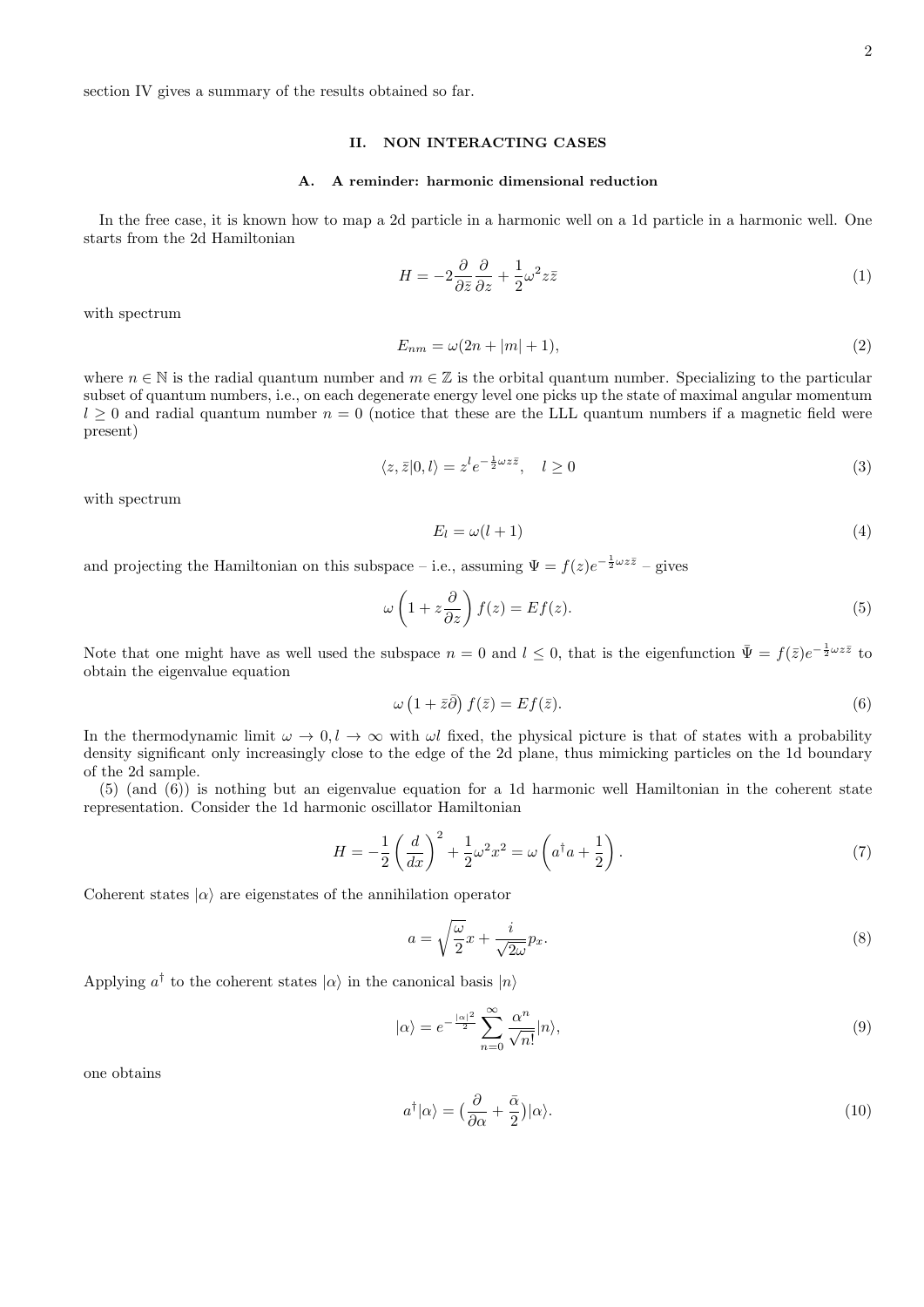This leads to the Hamiltonian in the coherent states basis

$$
H = \omega \left( \alpha \frac{\partial}{\partial \alpha} + \frac{\alpha \bar{\alpha}}{2} + \frac{1}{2} \right),\tag{11}
$$

which may be rewritten as  $(5)$  via the non-unitary transformation (up to a zero-point energy shift)

$$
\tilde{H} = e^{\frac{|\alpha|^2}{2}} H e^{-\frac{|\alpha|^2}{2}} = \omega \left(\frac{1}{2} + \alpha \frac{\partial}{\partial \alpha}\right).
$$
\n(12)

The mapping between the canonical states basis and the coherent states basis (Bargman transform) maps  $\alpha^n$  (eigenstates in the coherent basis) on the Hermite polynomials  $H_n(x)$  (eigenstates in the configuration space)

$$
\alpha^n = \frac{1}{\sqrt{2^n}} \int_{-\infty}^{\infty} dx \, H_n(x) e^{-x^2 + \sqrt{2}\alpha x - \frac{\alpha^2}{2}}.
$$
\n(13)

In the sequel, a similar dimensional reduction is outlined which establishes a mapping from a 2d particle on a sphere to a 1d chiral particle on a circle.

#### B. Free particle on the circle

The Hamiltonian of a free particle on a circle is

$$
H = \frac{1}{2mR^2}\hat{L}^2, \quad \vec{r} = \cos\phi \vec{e}_x + \sin\phi \vec{e}_y \tag{14}
$$

where  $\hat{L} = -i\frac{\partial}{\partial \phi}$  is the angular momentum operator in the coordinate representation. For simplicity of notations, one sets  $m = R = 1$ . The eigenstates  $|l\rangle$  with momentum  $l \in \mathbb{Z}$  are

$$
\langle \phi | l \rangle = \frac{1}{\sqrt{2\pi}} e^{il\phi} \tag{15}
$$

with eigenvalues  $E_l = \frac{1}{2}l^2$  ( $l \in \mathbb{Z}$  enforces canonical single valued wave functions). One now introduces coherent states on the circle [24], starting from the unitary operator

$$
U = e^{i\hat{\phi}},\tag{16}
$$

which defines a ladder operator on the basis  $|l\rangle$ 

$$
U|l\rangle = |l+1\rangle,\tag{17}
$$

since  $[\hat{L}, U] = U$ . By analogy with the coherent states of the harmonic oscillator, one introduces the operator

$$
\exp\{i(\hat{\phi} + i\hat{L})\} = U \exp\{-\hat{L} - \frac{1}{2}\}\tag{18}
$$

and its eigenstates  $|\xi\rangle$ , which are the coherent states. In the canonical basis  $\{|\ell\rangle\}$ 

$$
|\xi\rangle = \sum_{l} \xi^{-l} e^{-\frac{1}{2}l^2} |l\rangle. \tag{19}
$$

One then calculates the action of the angular momentum operator on  $|\xi\rangle$ 

$$
\hat{L}|\xi\rangle = \sum_{l} l\xi^{-l}e^{-\frac{1}{2}l^2}|l\rangle = -\xi\frac{\partial}{\partial\xi}\sum_{l}\xi^{-l}e^{-\frac{1}{2}l^2}|l\rangle = -\xi\frac{\partial}{\partial\xi}|\xi\rangle.
$$
\n(20)

Thus, the Hamiltonian in the coherent states representation is

$$
H = \frac{1}{2} \left( \xi \frac{\partial}{\partial \xi} \right)^2,\tag{21}
$$

with eigenstates  $\psi_l(\xi) = \xi^l$  and eigenvalues  $E_l = \frac{1}{2}l^2$  with  $l \in Z$ .

This mapping from the basis of angular momentum to coherent eigenstates establishes an equivalent on the circle of the Bargman transform (13) for the 1d harmonic well. Directly evaluating  $\langle l|\xi \rangle$  or inserting the completeness relation  $I = \frac{1}{\pi} \int d\phi |\phi\rangle\langle\phi|$  gives its analogue

$$
\xi^{l} = \frac{1}{2\pi^{2}} e^{\frac{1}{2}l^{2}} \int_{0}^{2\pi} d\phi \, e^{-il\phi} \, \theta_{3} \left( \frac{1}{2} (\phi + i \ln \xi) \Big| \frac{i}{2\pi} \right). \tag{22}
$$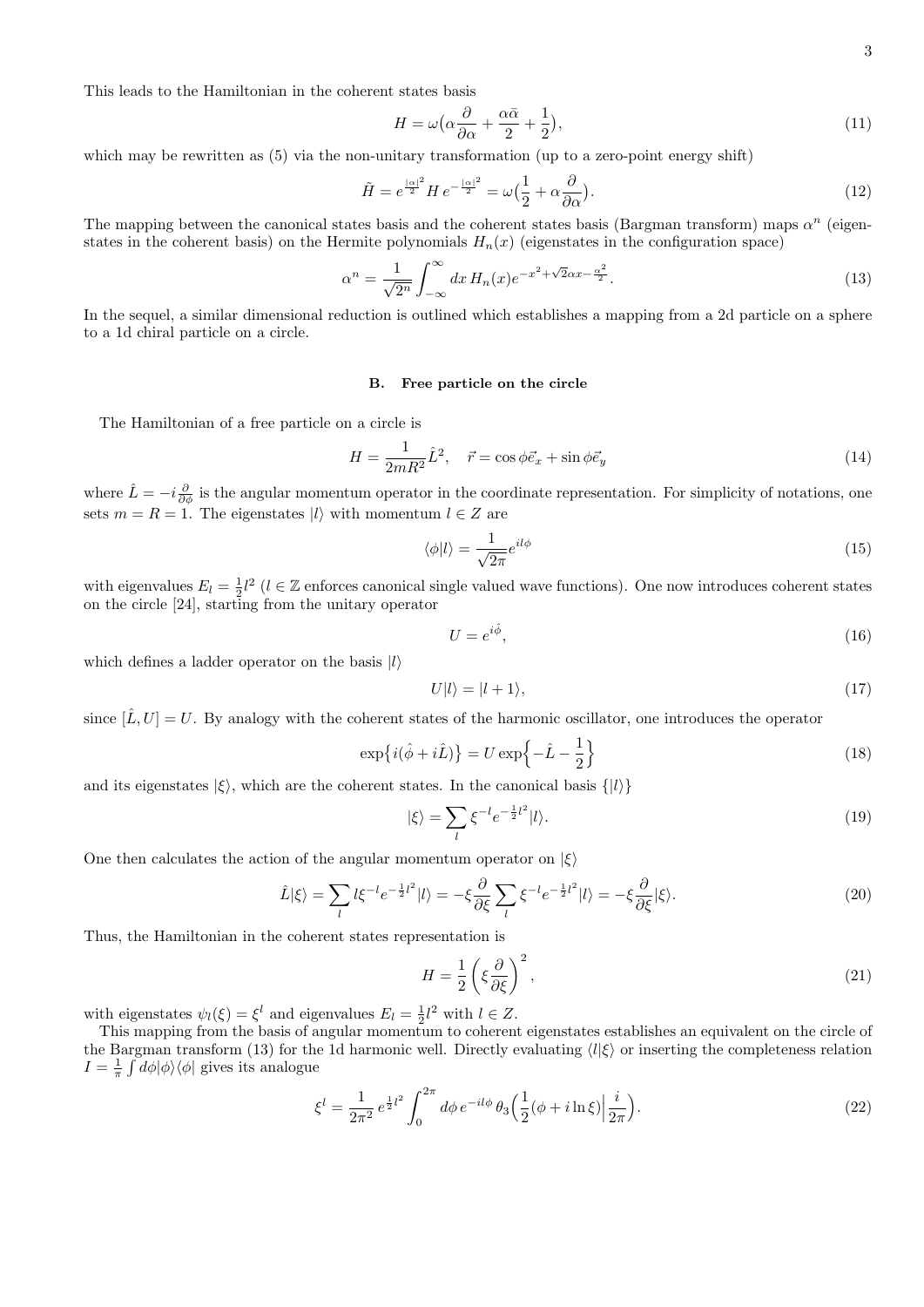#### C. Free particle on the sphere

The Hamiltonian of a free particle on the sphere is again (14) but for the 2d angular momentum operator of a particle confined on a sphere of radius R. As above, one sets  $m = R = 1$ . The eigenstates are the spherical harmonics  $Y_l^m(\theta, \phi) = \langle \theta, \phi | l, m \rangle$ , with  $l = 0, 1, 2, \dots$  and  $-l \leq m \leq l$ . Their energies are degenerate in m with the eigenvalue equation

$$
H|l,m\rangle = \frac{1}{2}l(l+1)|l,m\rangle.
$$
\n(23)

On the circle, the spectrum has a twofold degeneracy on each energy level (except at  $l = 0$ ). One wishes to select a subspace of the 2d Hilbert space  $\{|l, m\rangle, l \in \mathbb{N}, |m| \leq l\}$  to establish a mapping on the circle. This subspace has to be characterized by a single quantum number. It is natural to consider either  $\{|l, l\rangle\}$  or  $\{|l, -l\rangle\}$  in analogy with be characterized by a single quantum number. It is natural to consider either  $\iota(\iota, \iota)$  or  $\iota(\iota, -\iota)$  in alleant the two subspaces discussed for the harmonic well in IIA. In configuration space, these eigenstates

$$
\langle \theta, \phi | l, l \rangle = Y_l^l(\theta, \phi) = \sin^l \theta \, e^{il\phi} \quad \text{or } \langle \theta, \phi | l, -l \rangle = Y_l^{-l}(\theta, \phi) = \sin^l \theta \, e^{-il\phi}.\tag{24}
$$

The physical picture is that of states with a probability density significant only increasingly close to the equator with increasing angular momentum  $l$ , thus mimicking a particle on the equatorial circle.

To achieve the relation with the coherent state representation on the circle, one rewrites the Hamiltonian on the sphere in stereographic coordinates  $(z, \bar{z})$ , with  $z = \cot(\theta/2)e^{i\phi}$ 

$$
H = -\frac{1}{2}(1 + z\bar{z})^2 \frac{\partial}{\partial z} \frac{\partial}{\partial \bar{z}}.
$$
\n(25)

The wave functions (24) rewrite as

$$
\langle z, \bar{z}|l, +l \rangle = \left(\frac{z}{1+z\bar{z}}\right)^l \equiv u^l, \text{ and } \langle z, \bar{z}|l, -l \rangle = \left(\frac{\bar{z}}{1+z\bar{z}}\right)^l \equiv \bar{u}^l. \tag{26}
$$

Note that in the thermodynamic limit,  $R \to \infty$ ,  $u^l$  or  $\bar{u}^l$  reproduces the lowest Landau states in the presence of a magnetic monople, since if one reintroduces the  $R$  dependence,

$$
u = \frac{z}{1 + \frac{z\bar{z}}{4R^2}} \xrightarrow{R \to \infty} z
$$
, and  $\bar{u} \to \bar{z}$ .

Projecting on these particular Hilbert spaces  $\{|l, +l\rangle\}$  or  $\{|l, -l\rangle\}$  means that the Hamiltonian acts on functions of u only or  $\bar{u}$  only. One obtains either

$$
H = \frac{1}{2} \left( u^2 \left( \frac{\partial}{\partial u} \right)^2 + 2u \frac{\partial}{\partial u} \right) \tag{27}
$$

or

$$
H = \frac{1}{2} \left( \bar{u}^2 \left( \frac{\partial}{\partial \bar{u}} \right)^2 + 2 \bar{u} \frac{\partial}{\partial \bar{u}} \right).
$$
 (28)

These Hamiltonians are basically (21), up to a zero point shift for the energy and the angular momentum

$$
H_w = \frac{1}{2} \left[ \left( w \frac{\partial}{\partial w} + \frac{1}{2} \right)^2 - \frac{1}{4} \right] = \frac{1}{2} \left[ \left( \hat{L}_w + \frac{1}{2} \right)^2 - \frac{1}{4} \right],\tag{29}
$$

where w is either u or  $\bar{u}$ , and spectrum  $E_l = \frac{1}{2} \left( (l + \frac{1}{2})^2 - \frac{1}{4} \right)$  with  $l \in N$ . Therefore, the chiral Hilbert subspaces allow for a dimensional reduction from the two dimensional problem on the sphere to the one dimensional chiral problem on the circle, as can be seen from (14) and (29), with spectra which are both quadratic in the single quantum number of either problem.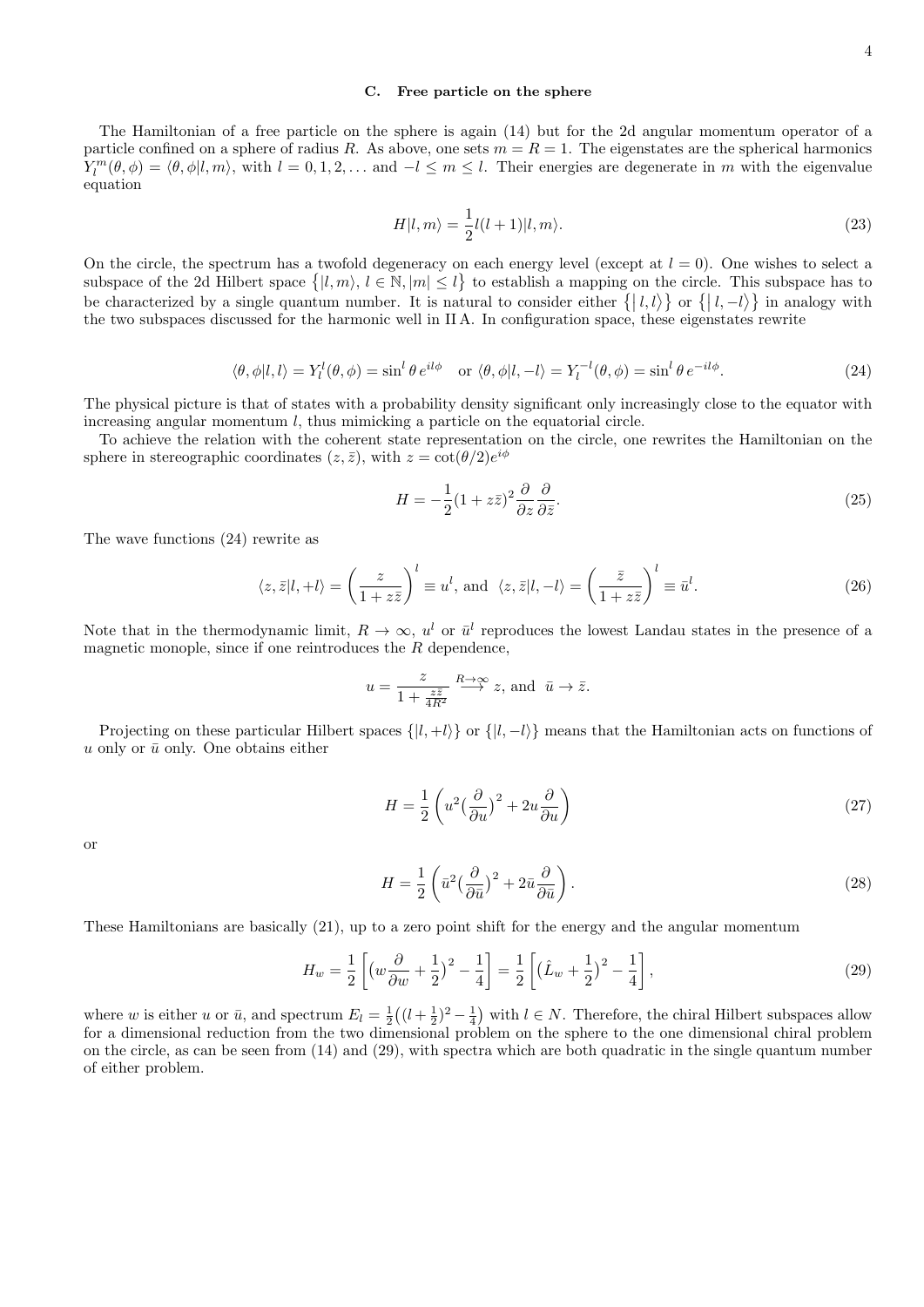#### III. A GENERALIZED AHARONOV-BOHM MODEL ON THE SPHERE

As exposed in the introduction, we are interested in a model on the sphere, which might be dimensionally reducible to the Calogero-Sutherland model. Since the latter features exclusion statistics, a connection with the anyon model appears possible. Though, the spectrum of the anyon model as defined in [1–4] scales linearly with the interaction parameter, whereas the C-S spectrum scales quadratically.

On the plane, anyons are defined either by the nontrivial monodromy of the N-body wave function with a free Hamiltonian, or equivalently, via a singular gauge transformation, by a monovalued N-body wave function (bosonic by convention), with an interacting Aharonov-Bohm N-body Hamiltonian describing a situation where each particle carries a (statistical) flux line of strength  $\Phi = \alpha \Phi_0$  (where  $\Phi_0$  is the flux quantum). In this section, we construct a model on the sphere starting from the Aharonov-Bohm problem and the principle of flux attachment, which can be traced back to a geometrical definition of the statistical phase between two particles.

The standard Aharonov-Bohm problem consists of a particle coupled to a single flux-tube piercing the plane at the origin. The Aharonov-Bohm problem on the sphere, considered in Ref. 25, consists of a particle coupled to a flux piercing the sphere at the southpole and exiting at the northpole. A spectrum quadratic in  $\alpha$  has been obtained, with a continuous Aharonov-Bohm coupling parameter  $\alpha$ , since there is no Dirac quantization condition, given that the total flux through the sphere is null.

#### A. Single particle case: interaction with a flux line Φ entering the sphere at the South pole and exiting at the North pole

Consider a charged particle on a sphere (spherical coordinates : polar angle  $\theta$ , azimuthal angle  $\phi$ ). The circulation of the potential vector along each azimuthal circle (constant  $\theta$ ) has to be equal to the flux  $\Phi$ . Therefore

$$
\vec{A} = \frac{\Phi}{2\pi} \vec{\partial}\phi. \tag{30}
$$

The Aharonov-Bohm Hamiltonian  $H^{AB}$  is obtained by substitution of the multivalued phase  $\exp(i\alpha\phi)$  in the free Hamiltonian  $H^o = -\frac{1}{2R^2}\Delta$  (in units  $\bar{h} = m = 1$ ), i.e.,  $\Psi_o = \exp(i\alpha\phi)\Psi$ , with  $\Phi = \alpha\Phi_o$  (up to  $\delta$  contact terms at the South and North poles)

$$
H^{AB} = -\frac{1}{2R^2} \left[ \frac{1}{\sin \theta} \frac{\partial}{\partial \theta} \sin \theta \frac{\partial}{\partial \theta} + \frac{1}{\sin^2 \theta} \left( \frac{\partial}{\partial \phi} + i\alpha \right)^2 \right].
$$
 (31)

The eigenfunctions of (31) are found to be [25]  $(x = \cos \theta)$ 

$$
\Psi = e^{im\phi} P_{\lambda}^{-\mu}(x),\tag{32}
$$

where the Legendre polynomials  $P_{\lambda}^{-\mu}(x)$  are related to the hypergeometric function

$$
P_{\lambda}^{-\mu}(x) = \frac{1}{\Gamma(1+\mu)} \left(\frac{1-x}{1+x}\right)^{\frac{\mu}{2}} F_H\left(-\lambda, \lambda+1; \mu+1; \frac{1-x}{2}\right)
$$
(33)

and  $\mu = |m + \alpha|$ , with m the angular quantum number of  $L_z$ . Eq. (33) yields vanishing boundary conditions for the wave function, imposed at the South and North poles where the flux line pierces the sphere, for  $\lambda = \mu + k$  with k a positive integer; the spectrum is  $E_{\lambda} = \lambda(\lambda + 1)$ , thus it contains terms quadratic in  $\alpha$ , which are also present in the Calogero-Sutherland spectrum.

Stereographically projected coordinates  $(z, \bar{z})$  on the projective plane containing the South pole turn out to be useful (r is distance from the South pole in the projective plane,  $\rho = r/(2R) = \cot(\theta/2)$  is the rescaled radial coordinate, we set  $R = 1$ :

$$
z = \rho \, e^{i\phi}.\tag{34}
$$

One has

$$
\cos \theta = \frac{\rho^2 - 1}{\rho^2 + 1}, \quad \sin \theta = \frac{2\rho}{\rho^2 + 1}, \quad \rho^2 = \frac{1+x}{1-x}, \tag{35}
$$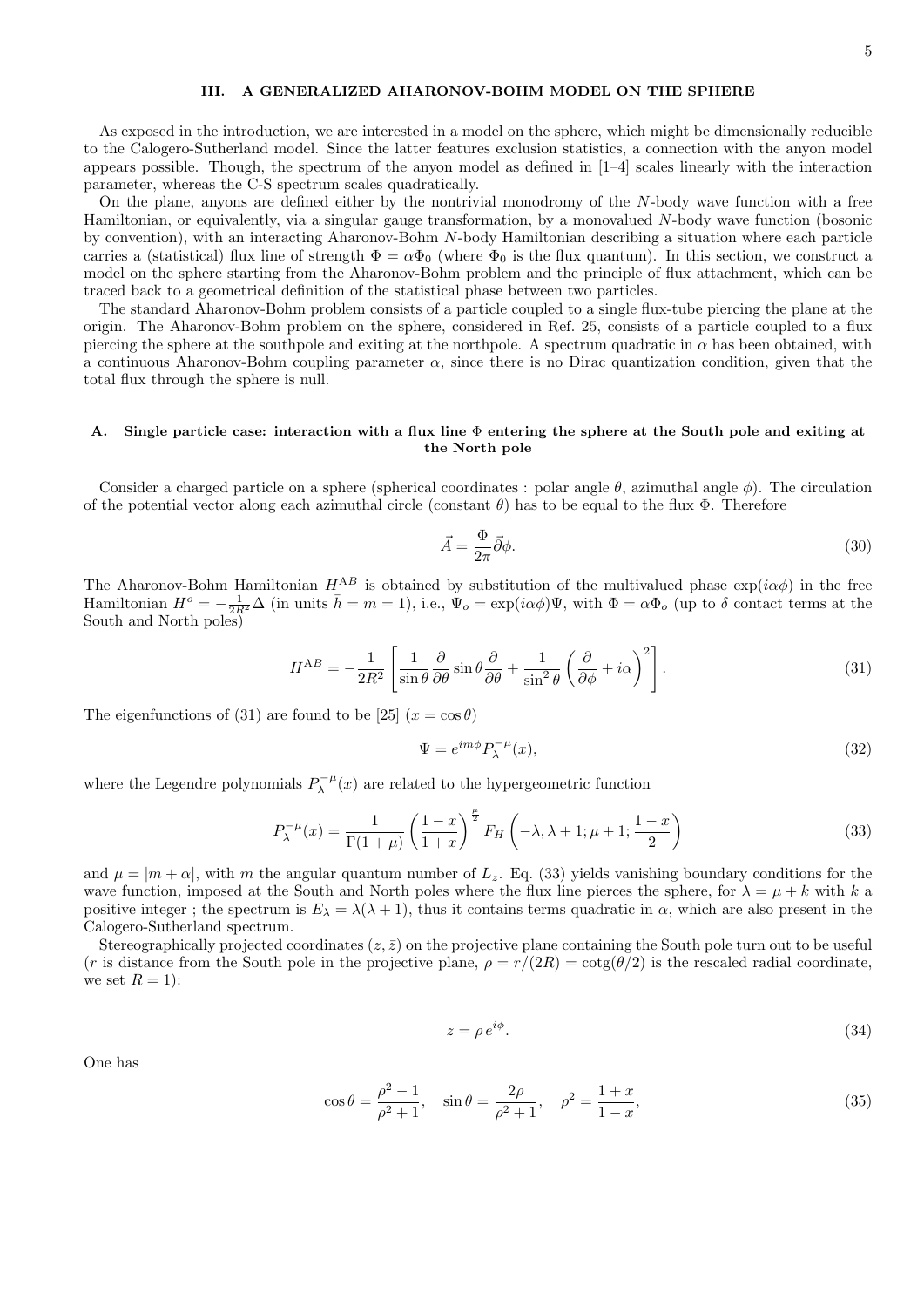as well as

$$
\frac{1-x}{2} = \frac{1}{1+z\bar{z}} \quad \text{and} \quad \frac{1+x}{2} = \frac{z\bar{z}}{1+z\bar{z}}.\tag{36}
$$

Looking at (32), and starting rather from the free Hamiltonian (in projective coordinates)

$$
H^o = -\frac{1}{2}(1 + z\bar{z})^2 \partial \bar{\partial},\tag{37}
$$

the eigenstates are

$$
\Psi^o = e^{i(m+\alpha)\phi} \tan(\theta/2)^{|m+\alpha|} \frac{1}{\Gamma(1+\mu)} F_H\left(-\lambda, \lambda+1; \mu+1; \frac{1-x}{2}\right),\tag{38}
$$

which is either, if  $m + \alpha > 0$ ,

$$
\Psi^o = F^{m+\alpha} \frac{1}{\Gamma(1+\mu)} F_H \left( -\lambda, \lambda+1; \mu+1; \frac{1-x}{2} \right),\tag{39}
$$

or if  $m + \alpha \leq 0$ 

$$
\Psi^o = \bar{F}^{-m-\alpha} \frac{1}{\Gamma(1+\mu)} F_H \left( -\lambda, \lambda+1; \mu+1; \frac{1-x}{2} \right). \tag{40}
$$

In (39,40),  $F = 1/\overline{z}$  simultaneously encodes on the sphere both the A-B phase and the analogous of a "short distance" behavior : it defines the South-North pole Aharonov-Bohm problem (on the plane, one has  $\overline{F} = z$  for the A-B problem with a vortex at the origin).

The appearance of F in the eigenstates is not accidental.  $\phi$  being an harmonic function on the sphere, the Cauchy-Riemann equations yield the function  $F = |F| \exp(i\phi)$ : in the local coordinate system spanned by the vectors  $\partial_{\theta} \leftrightarrow \partial_{x}$ and  $\partial_{\phi}/\sin \theta \leftrightarrow \partial_{y}$ :

$$
\partial_{\theta} \ln |F| = \frac{1}{\sin \theta} \qquad \frac{1}{\sin \theta} \partial_{\phi} \ln |F| = 0 \tag{41}
$$

Therefore,  $|F| = \tan \frac{\theta}{2}$  and then  $F = \tan \frac{\theta}{2} \exp(i\phi) = 1/\overline{z}$ .

As an illustration of (38), consider the simple case  $k = 0$ , i.e.,  $\lambda = |m + \alpha|$ , where the hypergeometric function rewrites

$$
F_H\left(-\lambda, \lambda+1; \lambda+1, \frac{1-x}{2}\right) = \left(1 - \frac{1-x}{2}\right)^{\lambda} = \left(\frac{1+x}{2}\right)^{\lambda} = \left(\frac{z\bar{z}}{1 + z\bar{z}}\right)^{\lambda}.
$$
\n(42)

If  $m + \alpha \geq 0$ 

$$
\Psi^o = \left(\frac{z}{1+z\bar{z}}\right)^{m+\alpha},\tag{43}
$$

whereas if  $m + \alpha \leq 0$ 

$$
\Psi^o = \left(\frac{\bar{z}}{1 + z\bar{z}}\right)^{-m-\alpha},\tag{44}
$$

with eigenvalue  $E = |m + \alpha|(|m + \alpha| + 1)$ . For  $-1/2 < \alpha \le 1/2$ , the ground state is either (44) with  $m = 0$ , if  $-\frac{1}{2} < \alpha < 0$  or (43) with  $m = 0$ , if  $0 < \alpha < \frac{1}{2}$ .

One explicitly sees that although  $F$  is singular at the South pole, the wave function is still regular both at the South and North poles – as it should – because of appropriate terms in the hypergeometric function.

Proceeding as on the plane, one can bypass the A-B Hamiltonian and define a new Hamiltonian  $H$ , directly obtained from  $H^o$  by extracting  $F^{\alpha}$  (or  $\bar{F}^{-\alpha}$ ) in  $\Psi^o$ , i.e.,  $\Psi^o = F^{\alpha} \tilde{\Psi}$ , and consequently

$$
\tilde{H} = -\frac{1}{2}(1 + z\bar{z})^2 \left(\partial \bar{\partial} - \alpha \frac{1}{\bar{z}} \partial\right). \tag{45}
$$

Or, rather taking advantage of (43) (or (44)), one can define a Hamiltonian  $\tilde{H}'$  obtained from  $H^o$  by extracting  $\left(\frac{z}{1+z\bar{z}}\right)^{\alpha}$  (or  $\left(\frac{\bar{z}}{1+z\bar{z}}\right)^{-\alpha}$ ), i.e.,  $\Psi^o = \left(\frac{z}{1+z\bar{z}}\right)^{\alpha} \tilde{\Psi}'$ , which yields

$$
\tilde{H}' = -\frac{1}{2}(1+z\bar{z})^2 \left(\partial \bar{\partial} + \alpha \frac{1}{z(1+z\bar{z})}\bar{\partial} - \alpha \frac{z}{1+z\bar{z}}\partial\right) + \frac{1}{2}\alpha(\alpha+1). \tag{46}
$$

Both  $\tilde{H}$  and  $\tilde{H}'$  have simple form.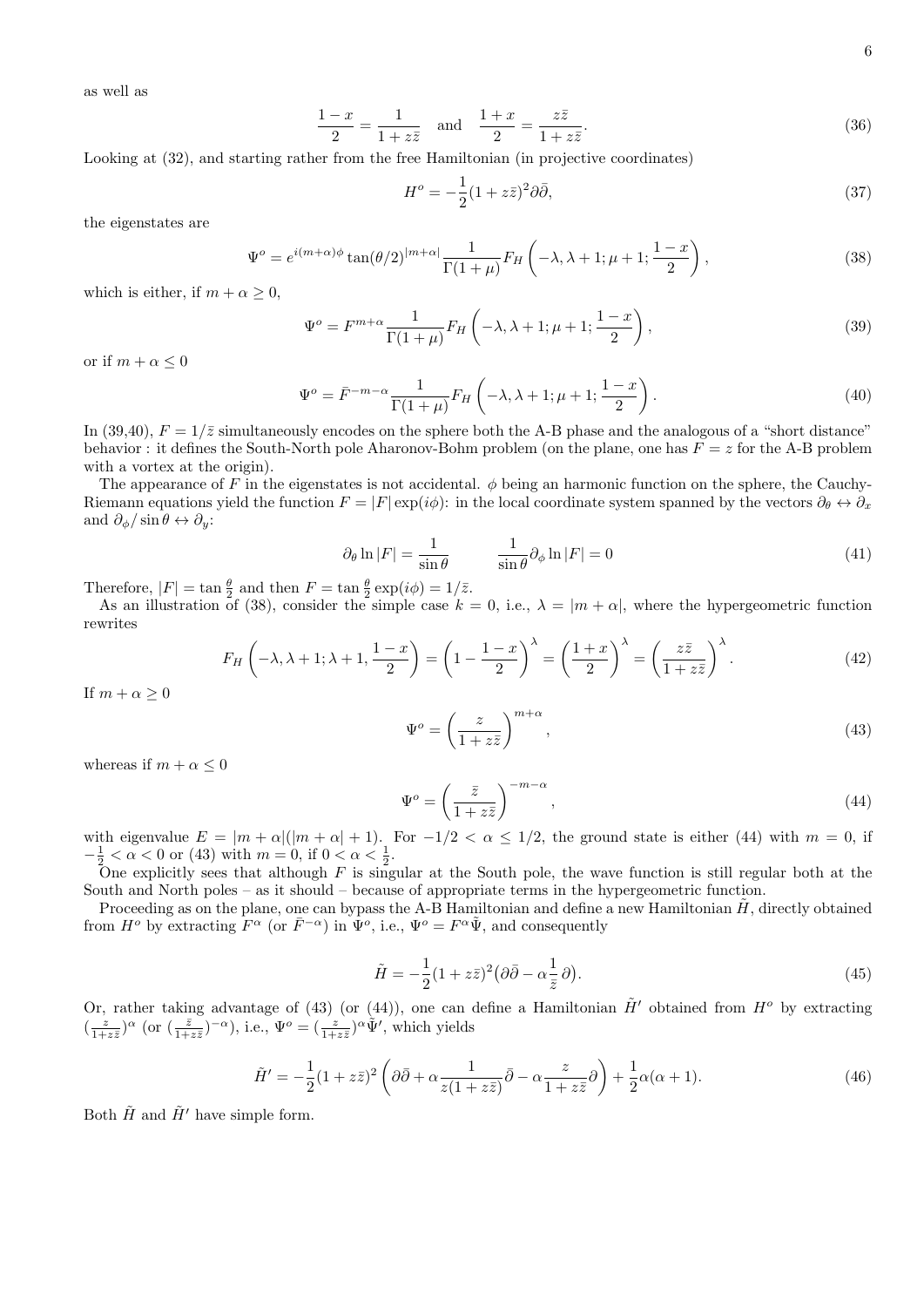

FIG. 1: On the plane, the relative angle  $\phi_{ij}$  of a vortex  $z_j$  and a particle  $z_i$  is the angle between a reference geodesic – i.e., a straight line, here the horizontal line – passing through the vortex  $z_j$  and the geodesic passing through both the vortex  $z_j$  and the particle  $z_i$ . On the sphere,  $\phi_{ij}$  is the angle between a reference geodesic – i.e., a great circle of the sphere, here passing through both poles and the vortex  $z_j$  – and the geodesic passing through both the vortex  $z_j$  and the particle  $z_i$  (it also passes through the antipodes  $-1/\bar{z}_i$ ,  $-1/\bar{z}_i$ ). Equivalently, one can consider the azimutal angle of the particule i in the coordinate system where the South-North axis coincides with the flux line j: this is again  $\phi_{ij}$ , up to a constant.

#### B. Single particle case : interaction with a flux line  $\Phi$  entering the sphere at a point and exiting at the antipode

In order to generalize to the N-body problem, consider now a particle at position  $z_i$  coupled to a vortex  $\Phi$  entering the sphere at  $z_j$  and exiting at its antipode  $-\frac{1}{\bar{z}_j}$ . This problem is identical to the precedent, the spectrum is the same; it remains to rewrite the wave functions and the corresponding function  $F_{ij}$  which generalizes F in the appropriate coordinates  $z_i$  and  $z_j$ .

It turns out that the A-B phase on the sphere has an analogous geometric interpretation to the one on the plane as depicted in FIG. 1. One has

$$
\cot \phi_{ij} = \frac{\cos \theta_i \sin \theta_j - \sin \theta_i \cos \theta_j \cos(\phi_i - \phi_j)}{\sin \theta_i \sin(\phi_i - \phi_j)},
$$
\n(47)

or

$$
\phi_{ij}(z_i, z_j) = \frac{1}{2i} \ln \frac{(\bar{z}_i z_j + 1)(z_i - z_j)\bar{z}_j}{(z_i \bar{z}_j + 1)(\bar{z}_i - \bar{z}_j)z_j}.
$$
\n(48)

This function is harmonic with respect to  $z_i$  and  $z_j$ . The Cauchy Riemann equations yield the "short distance" behavior

$$
|F_{ij}| = \sqrt{\frac{(1+z_i\bar{z}_j)(1+\bar{z}_iz_j)}{(z_i-z_j)(\bar{z}_i-\bar{z}_j)}},\tag{49}
$$

leading to the function

$$
F_{ij} = \sqrt{z_j \bar{z}_j} \frac{\bar{z}_i + \frac{1}{z_j}}{\bar{z}_i - \bar{z}_j},\tag{50}
$$

which, in the limiting case  $(z_i = z, z_j \to 0)$ , coincides with  $F = 1/\overline{z}$  (up to a constant shift in the phase). Clearly, this function describes a vortex-antivortex pair on the projected plane, at position  $z_j$  and  $-1/\bar{z}_j$ , which are, not surprisingly, the positions where the vortex pierces the sphere. The Aharonov-Bohm Hamiltonian follows from the free one  $H_i^o$  for particle *i*, which is given by

$$
H_i^o = -\frac{1}{2}(1 + z_i \bar{z}_i)^2 \partial_i \bar{\partial}_i, \tag{51}
$$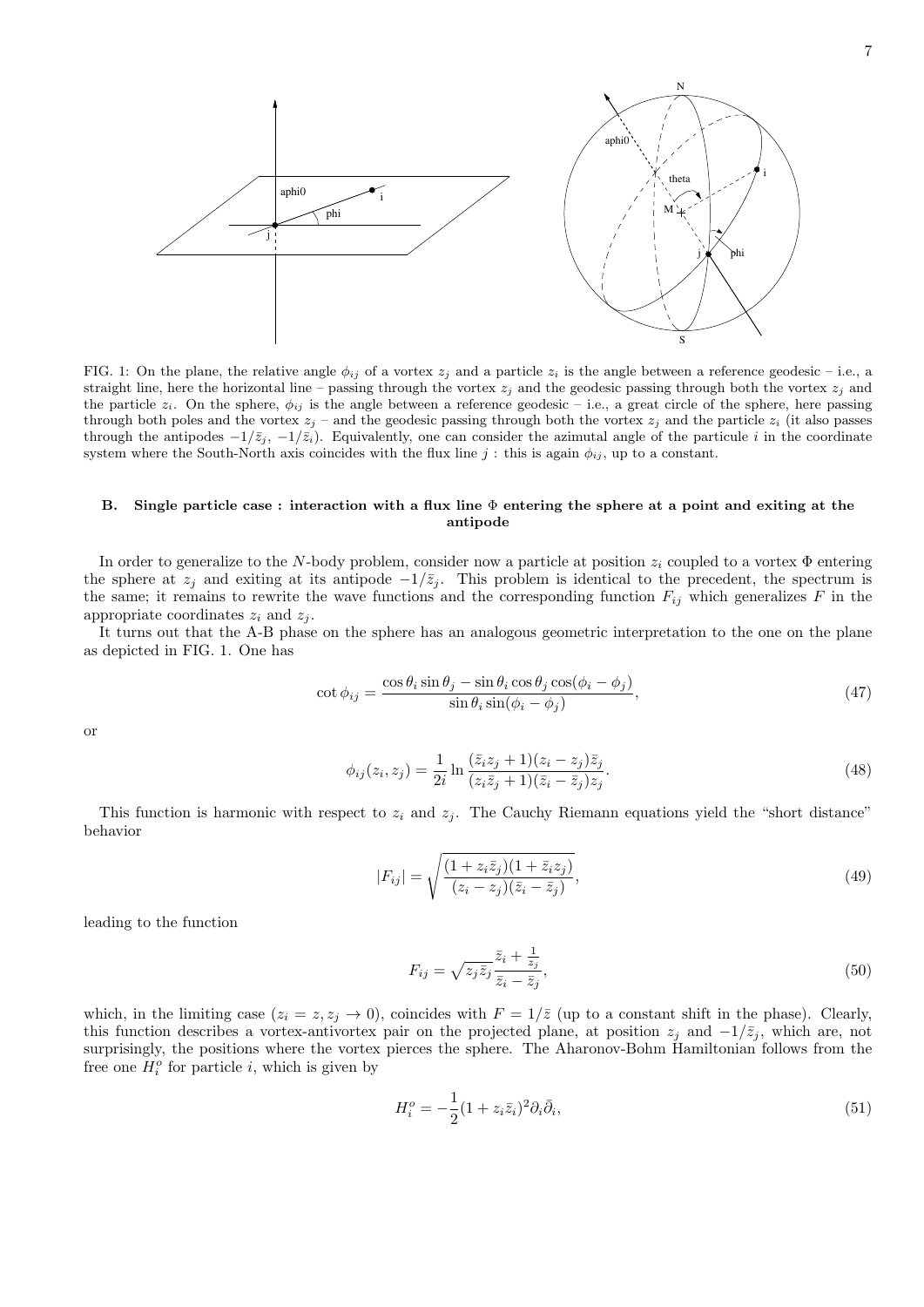and the substitution of the phase  $\exp(\phi_{ij}(z_i, z_j))$  in  $\Psi_i^o$ . Rather, one can directly construct the Hamiltonian  $\tilde{H}_i$  by substitution of the function (50), i.e.,  $\Psi_i^o = (F_{ij})^\alpha \tilde{\Psi}_i$ 

$$
\tilde{H}_i = F_{ij}^{-\alpha} H_i^o F_{ij}^{\alpha}
$$
\n
$$
= -\frac{1}{2} (1 + z_i \bar{z}_i)^2 \left\{ \partial_i \bar{\partial}_i + \alpha (\partial_i \ln F_i) \bar{\partial}_i + \alpha (\bar{\partial}_i \ln F_i) \partial_i + \alpha^2 (\partial_i F_i) (\bar{\partial}_i F_i) + \alpha \partial_i \bar{\partial}_i F_i \right\}
$$
\n
$$
= -\frac{1}{2} (1 + z_i \bar{z}_i)^2 \left\{ \partial_i \bar{\partial}_i - \alpha \frac{1 + z_j \bar{z}_j}{(1 + \bar{z}_i z_j)(\bar{z}_i - \bar{z}_j)} \partial_i \right\}.
$$
\n(52)

The eigenfunctions are deduced from (39,40) replacing F by  $F_{ij}$  as well as the argument of the hypergeometric function x by  $x_{ij}$  given by

$$
x_{ij} = \cos \theta_{ij} = \frac{2|z_i - z_j|^2}{(1 + z_i \bar{z}_i)(1 + z_j \bar{z}_j)} - 1.
$$
\n(53)

We note that

$$
\frac{1+x_{ij}}{2} = \frac{|z_i - z_j|^2}{(1+z_i\bar{z}_i)(1+z_j\bar{z}_j)}, \text{ and } \frac{1-x_{ij}}{2} = \frac{|1+z_i\bar{z}_j|^2}{(1+z_i\bar{z}_i)(1+z_j\bar{z}_j)}.
$$
(54)

A particular subset of the solutions possesses again a simple analytic form when  $\lambda = \mu$ , i.e.,  $k = 0$ 

$$
\Psi_i^o = \begin{cases}\n(F_{ij})^{m+\alpha} \left(\frac{1+x_{ij}}{2}\right)^{m+\alpha} &= \left(\frac{(1+\bar{z}_iz_j)(z_i-z_j)}{(1+z_i\bar{z}_i)(1+z_j\bar{z}_j)}\right)^{m+\alpha}, \quad m+\alpha > 0 \\
(\bar{F}_{ij})^{-m-\alpha} \left(\frac{1+x_{ij}}{2}\right)^{-m-\alpha} &= \left(\frac{(1+z_i\bar{z}_j)(\bar{z}_i-\bar{z}_j)}{(1+z_i\bar{z}_i)(1+z_j\bar{z}_j)}\right)^{-m-\alpha}, \quad m+\alpha < 0,\n\end{cases}\n\tag{55}
$$

which are deformations of (43) and (44). As previously, and taking advantage of (55), one can define a Hamiltonian  $\tilde{H}'_i$  with the prescription  $\Psi_i^o = \left(\frac{(1+\bar{z}_iz_j)(z_i-z_j)}{(1+z_iz_i)(1+z_j\bar{z}_j)}\right)^\alpha \tilde{\Psi}'_i$  giving

$$
\tilde{H}'_i = -\frac{1}{2}(1+z_i\bar{z}_i)^2 \left\{ \partial_i\bar{\partial}_i + \alpha \frac{1+\bar{z}_i z_j}{(1+z_i\bar{z}_i)(z_i-z_j)} \bar{\partial}_i - \alpha \frac{z_i-z_j}{(1+z_i\bar{z}_i)(1+\bar{z}_i z_j)} \partial_i \right\} + \frac{1}{2}\alpha(\alpha+1). \tag{56}
$$

#### C. Generalization to the N-body case

Consider now a system of N identical particles of charge e and attached flux tubes  $\alpha\phi_0$  (now with  $\alpha \in [-1,1]$ ) piercing the sphere at the positions of the particles and exiting at their antipodes. In this spherical model, the total flux through the sphere is null, thus there is no Dirac quantization condition on  $\alpha$ . Locally, the relative phase of two particles (47) is anyon-like, however globally – and in contrast to the planar anyon model, where  $\phi_{ij} = \phi_{ji} + \pi$  – here the phase between two particles is not symmetric. Consequently, it is not possible to write a global phase for the many-particle wave function. Nonetheless, each particle must see all the fluxes carried by the other particles, thus the phase for particle  $i$  is

$$
\phi_i = \sum_{j \neq i} \phi_{ij}.\tag{57}
$$

Consequently, the A-B Hamiltonian  $H_i^{AB}$  for particle i coupled to all other particles follows as usual from  $H_i^o$  by extracting the multivalued phase  $\exp(i\alpha\phi_i)$ . The global A-B Hamiltonian of the system is obtained as the sum of the  $H_i^{AB}$ 's

$$
H^{AB} = \sum_{i} H_i^{AB}.\tag{58}
$$

Contrary to the phase, the "short-distance" behavior, i.e., the absolute value of (50), is symmetric under the exchange of particles,  $|F_{ij}| = |F_{ji}|$ , as it should for a "distance". One can thus substitute in the A-B Hamiltonian  $H^{AB}$  a global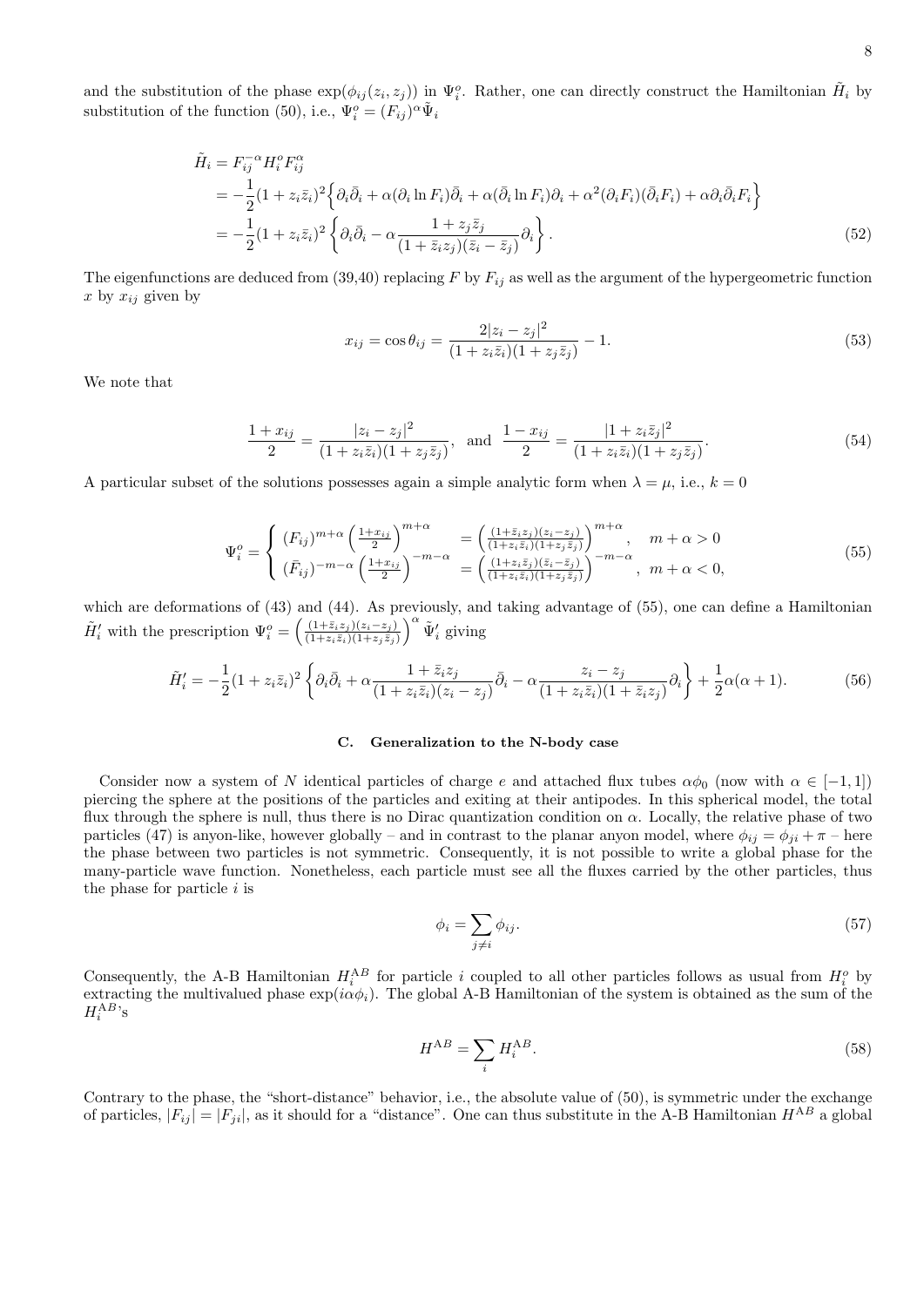"short-distance" behavior  $\prod_{i\leq j} |F_{ij}|^{\alpha}$  (here one restricts to  $\alpha \in [0,1]$ ) to obtain a global  $\tilde{H}$  Hamiltonian. Equivalently, on can directly start from the free Hamiltonian  $H_i^o$  for particle i and substitute  $\prod_{j,j\neq i} F_{ij}^\alpha$  to obtain

$$
\tilde{H}_i = -\frac{1}{2}(1+z_i\bar{z}_i)^2 \left\{\partial_i\bar{\partial}_i - \alpha \sum_{j\neq i} \frac{1+z_j\bar{z}_j}{(1+\bar{z}_iz_j)(\bar{z}_i-\bar{z}_j)}\partial_i\right\}.
$$
\n(59)

Then  $\tilde{H} = \sum_i \tilde{H}_i$ . Or, following the lines which lead to (56), substitute  $\prod_{j,j\neq i}$  $\left(\frac{(1+\bar{z}_iz_j)(z_i-z_j)}{(1+z_i\bar{z}_i)(1+z_j\bar{z}_j)}\right)^\alpha$  to obtain  $\tilde{H}'_i$ , then

$$
\tilde{H}'_{N} = \sum_{i} \tilde{H}'_{i} =
$$
\n
$$
-\frac{1}{2} \sum_{i}^{N} (1 + z_{i} \bar{z}_{i})^{2} \left\{ \partial_{i} \bar{\partial}_{i} + \alpha \sum_{j \neq i} \frac{1 + \bar{z}_{i} z_{j}}{(z_{i} - z_{j})(1 + z_{i} \bar{z}_{i})} \bar{\partial}_{i} - \alpha \sum_{j \neq i} \frac{z_{i} - z_{j}}{(1 + \bar{z}_{i} z_{j})(1 + z_{i} \bar{z}_{i})} \partial_{i} \right\}
$$
\n
$$
+\frac{\alpha(\alpha + 1)}{2} N(N - 1) + \frac{1}{2} \alpha^{2} \sum_{i} \sum_{\substack{j,k \\ j \neq i, k \notin \{i, j\}}} \frac{(1 + \bar{z}_{i} z_{k})(z_{i} - z_{j})}{(z_{i} - z_{k})(1 + \bar{z}_{i} z_{j})}.
$$
\n
$$
(60)
$$

This Hamiltonian has a complicated structure, as can be seen in particular for the 3-body  $\alpha^2$  term.

#### D. The two-body case and its ground state

In the 2-anyon case things simplify, since the  $\alpha^2$  term is now merely a c-number:

$$
\tilde{H}'_2 = -\frac{1}{2}(1+z_1\bar{z}_1)^2 \left\{ \partial_1\bar{\partial}_1 + \alpha \frac{1+\bar{z}_1z_2}{(1+z_1\bar{z}_1)(z_1-z_2)} \bar{\partial}_1 - \alpha \frac{z_1-z_2}{(1+z_1\bar{z}_1)(1+\bar{z}_1z_2)} \partial_1 \right\} \n- \frac{1}{2}(1+z_2\bar{z}_2)^2 \left\{ \partial_2\bar{\partial}_2 + \alpha \frac{1+\bar{z}_2z_1}{(1+z_2\bar{z}_2)(z_2-z_1)} \bar{\partial}_2 - \alpha \frac{z_2-z_1}{(1+z_2\bar{z}_2)(1+\bar{z}_2z_1)} \partial_2 \right\} + \alpha(\alpha+1)
$$
\n(61)

It is immediate that the ground state is  $\tilde{\Psi}_{GS} = 1$ , with energy  $E_{GS} = \alpha(\alpha + 1)$ , i.e., for the A-B Hamiltonian

$$
\Psi_{GS}^{AB} = \left(\frac{|1+\bar{z}_1 z_2||z_1 - z_2|}{(1+z_1\bar{z}_1)(1+z_2\bar{z}_2)}\right)^{\alpha}.
$$
\n(62)

Note that when  $\alpha \to 1$ , the 2-body wave function has a fermionic behavior, since, when  $z_1 \simeq z_2$ , it vanishes as  $|z_1 - z_2|$ (also when  $z_1 \simeq -1/\bar{z}_2$  it vanishes as  $|1 + \bar{z}_1 z_2|$ ). Likewise, note that  $\phi_{12} \simeq \phi_{21}$  up to a constant, which confirms that the model is locally anyon-like.

Apart from the ground state, no other particular solutions are known so far. Among other approaches,  $<sup>1</sup>$  we explored</sup> whether there are eigenstates based on the set of solutions of the one-body problem.

#### IV. CONCLUSION

A dimensional reduction scheme was proposed, which relates a quantum mechanical free particle on the sphere of radius R to a chiral particle on a circle of same radius. This projection parallels a somewhat analogous projection between a 2d particle in a harmonic well and a 1d particle in a harmonic well. Further a generalized Aharonov-Bohm

$$
\tilde{H}'_2=\underbrace{-\frac{1}{2}(1+z_1\bar{z}_1)^2\left\{\partial_1\bar{\partial}_1-\alpha\frac{z_1\partial_1+\bar{z}_1\bar{\partial}_1}{1+z_1\bar{z}_1}+ \alpha\frac{1}{z_1-z_2}\bar{\partial}_1+\alpha\frac{1}{\bar{z}_1+\frac{1}{z_2}}\partial_1\right\}}_{\text{one-body, pseudo-angular-momentum part}}+\alpha\frac{1}{z_1-z_2}\bar{\partial}_1+\alpha\frac{1}{\bar{z}_1+\frac{1}{z_2}}\partial_1\right\}+(1\leftrightarrow 2)+\alpha(\alpha+1)
$$

<sup>&</sup>lt;sup>1</sup> e.g., another possible approach to the search of eigenstates of the problem is a different rewriting of  $\tilde{H}'_2$  in analogy to the anyon problem on the plane, where one may separate an angular momentum part from an interacting 2-body term :